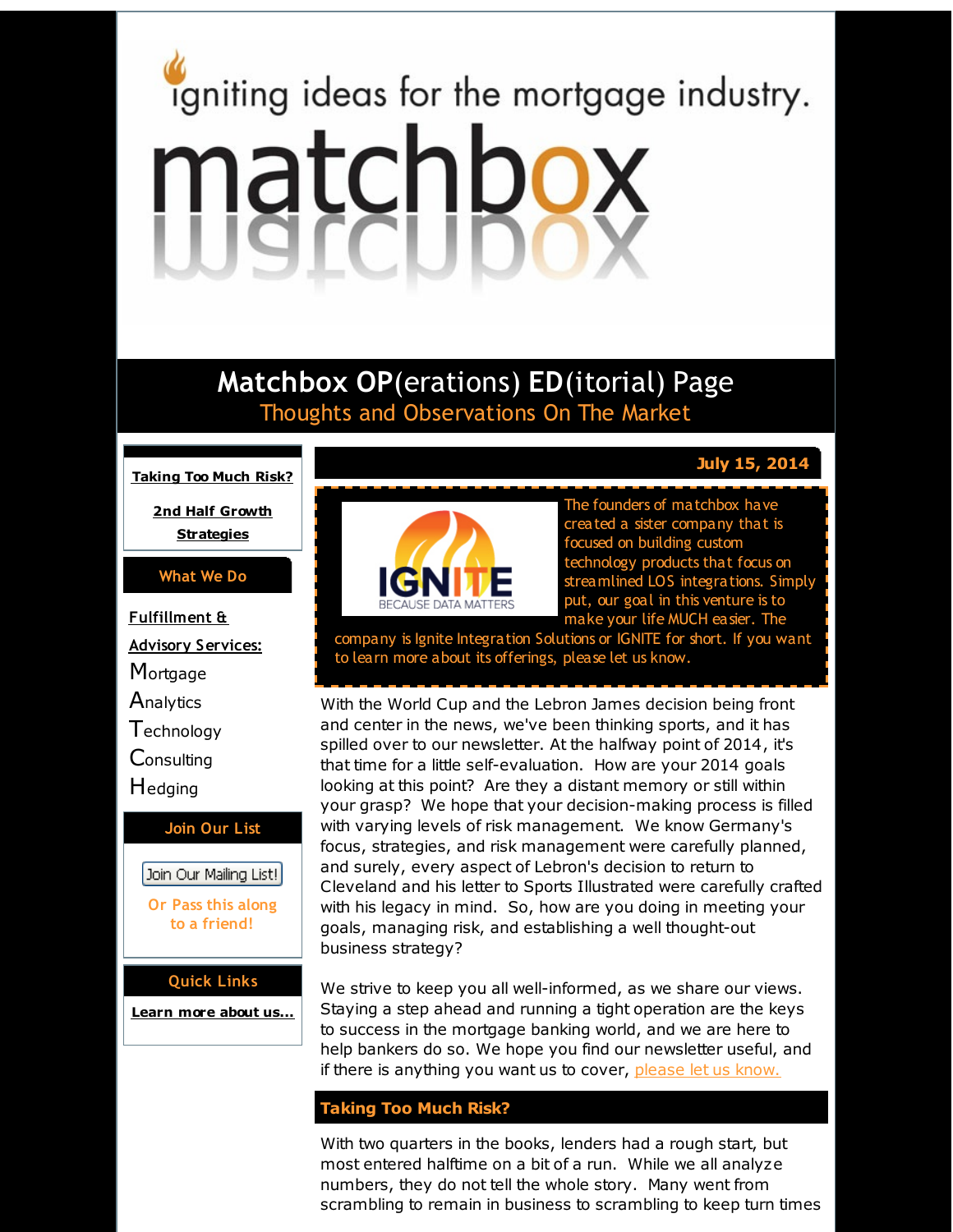in line. It was certainly a tale of two quarters. We always remind lenders that while volume is sexy, managing costs, risk, and profitability are just as important, if not more so. Being a mortgage banker requires each lender to have its grip on multiple areas of risk in order to be successful. What better time than the halfway point of 2014 to reassess what aspects of the business are working well and what needs improving? This includes, but is not limited to:

**Counterparty Risk:** Do you really understand who you are doing business with? Whether it is a broker, correspondent, or a vendor, lenders need to make sure they know who they are doing business with and have the controls to monitor and manage them. In our experience, it's that last point that it missing. Vendor and third-party oversight is a driving theme of 2014, but most lenders are severely deficient here.

**Pipeline Risk:** A big factor in being successful today is being able to know how your pipeline is going to react in relation to market movements. Understanding your business all the way down to details such as purchase/refi allocation, program allocation, investor allocation, origination source, etc. is crucial. Pipeline risk can be seen in a lack of diversity, limited investor and product base, and poor data (be careful with reporting during LOS conversions). Again, volume just tells half the story, the pipeline details and ultimate execution are the keys to sustained profitability.

**Market Risk:** Although rates have been stable lately, they can and will move in an instant. How lenders react to market volatility impacts profitability more than most realize. Timely pricing, management of concessions or exceptions, margin management, and pull-through variables all have a significant impact on revenue. Managing the pipeline well through a volatile market is worth much more than another \$5-10M in volume.

**Compliance Risk:** This risk has shifted in 2014. Previously, compliance risk festered with lenders who failed to implement proper compliance controls. Now that compliance plans are a given, the risk is to prove how they were followed and how employees are properly trained.

**Concentration Risk:** This one is very similar to pipeline risk. Concentration comes in the form of a business model, investor, originator, broker, or product. Simply put, too much of a good thing may not be such a good thing after all. Just ask all those lenders who got comfortable with being 90% refi or call center based. Or those who sold > 50% of their volume to certain investors who make drastic changes to their pre-purchase review/audit policies.

**Liquidity Risk:** Cash and liquidity is king in this market. Having enough liquid cash in your possession is vital to absorb the ebbs and flows of the business. Whether it is payroll, marketing, settlements with broker/dealers, or vendors, all lenders need to understand the cash requirements to ensure that they are not caught in an unexpected cash crunch. Just ask a few big originators which TBA settlements were due to broker/dealers in April or May after a tough Q1.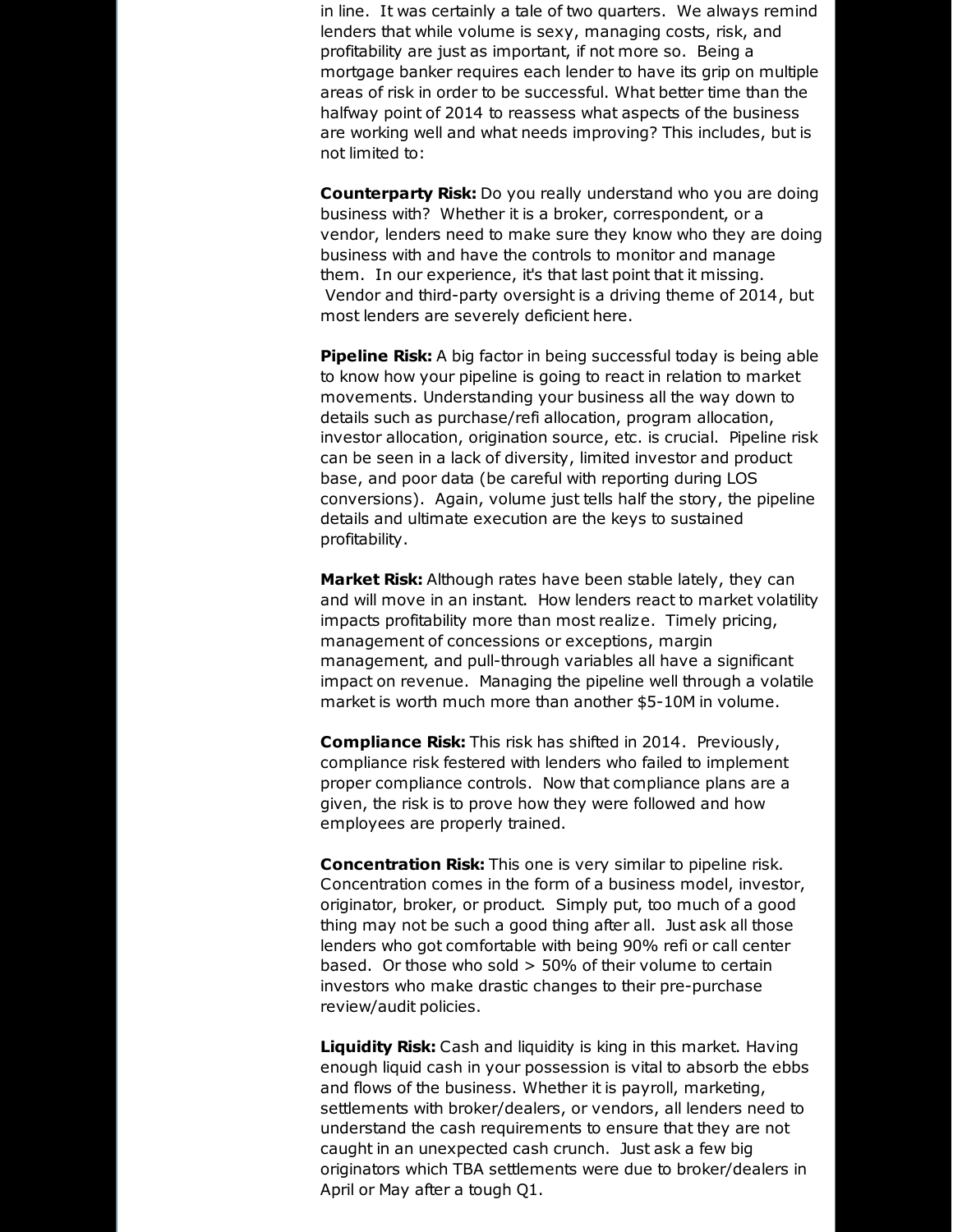Understanding and managing risk has always been important but never as much as today. If you are looking for some assistance in seeing how you fare in managing risk, matchbox offers a Risk Management Review. Click [here](http://r20.rs6.net/tn.jsp?f=001ktWHQyc7fyhbo1icrV0f8JaKdr3H6ushGgJwT5hbA6eUKs4grnMZxR3m47YjRB_2MRdgH1vbgbX6Ku6b6w1nLSJN34mJ0qzttF_OOgr0umWcfKlpBoE_M9Il53tbB45F5vu9GgNgBWiSEnYppqtcIBMbSXUkecNfZyuecfDZ9VuFWUdCvth50xYAMLTZuGFyCbNcNVD5MzSFSTSwhly988-irZRLF8r8YW7jJ3Q7QeO_FL_EyrmrE2y0z4XGHyQjNEhBNRFld8c=&c=&ch=) for more details on this service offering. We can help you not only in identifying areas of risk but also in putting the proper controls in place to better manage it going forward.

## **2nd Half Growth Strategies**

As Lebron decided to change jerseys and head home, we can appreciate what is in our control and what is not. Short and long term strategies must be well thought out, carefully balancing the pros and cons of important business decisions. Integrations and transitions seem to be constants as strategies shift and new business plans are explored.

One interesting aspect of the market this year has been the amount of acquisitions, consolidations, and employee movement. While some of these moves seem to be addition by subtraction, they are presenting a great opportunity to pick up some good talent. With all acquisitions, there is a constant need to improve your skills and your team. Training and developing a bench or farm system is important - it is this talent that appreciates the goodwill and calls the lender 'home.' Talent is something that can make or break a successful operation. Sometimes you won't appreciate what you had until it's gone. Other times you won't realize how long you've been held back until some real talent comes along. An upgrade in talent can push the current team to be better or make them feel threatened. It is the lenders responsibility to integrate the new talent without alienating your current team. I'd venture a guess that the Cleveland Cavaliers don't have this problem bringing in their new acquisition.

Another challenge we are seeing relates to integrating new workflows and creating a new identity. While many lenders are taking over others, there is often a level of autonomy or independence that remains. Integrating these new platforms or business models takes a well-planned strategy. Investments in dollars, training, and technology are just a few requirements, as is an open mind to new processes and perspectives.

The most important item on making any transition a smooth one is working as quickly as possible to get to a common Loan Origination System and Secondary Policies and Procedures. Delays in making these decisions creates tremendous exposure in areas all the way from efficiency, file quality, and reporting to data integrity and revenue.

One last point: as many of your team members are going to take some time for vacation, it is a great time to ask them to have a great vacation, have a relaxing time, and come back with one great idea on how to make their department or team better. They are on the front lines, have the best perspective, and should be counted on for their input on how to make improvements.

#### **About Us:**

Matchbox is a collection of gritty industry veterans who decided to create a company aimed at helping mortgage companies ignite